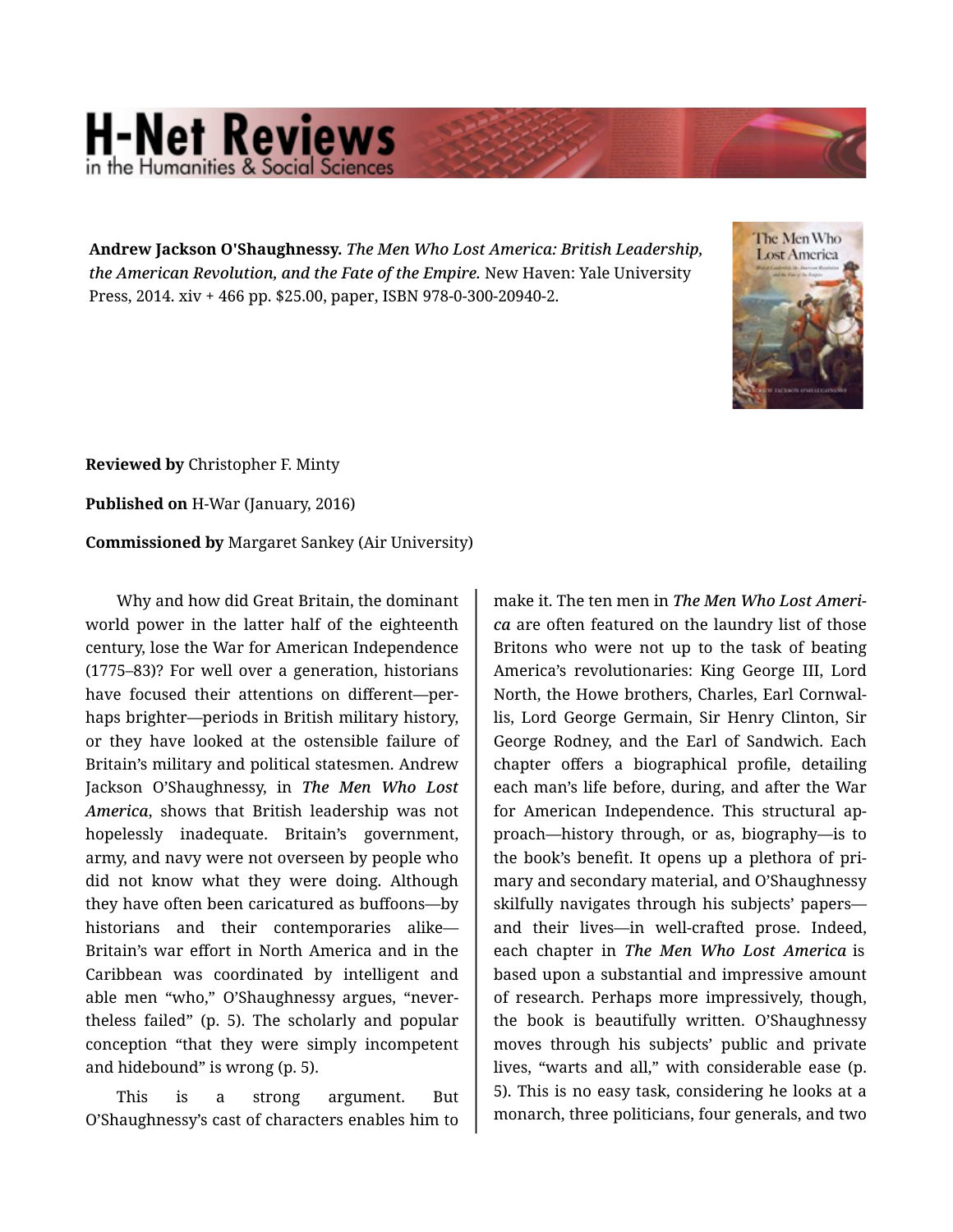admirals. Put simply, O'Shaughnessy has collated his characters' stories into an understandable narrative.

More important, the arguments he puts for‐ ward in each chapter are persuasive. In chapter 1, "The Tyrant: George III," O'Shaughnessy shows how the young monarch was not power-mad; he "had less power than virtually every other monarch in Europe" (p. 19). And, O'Shaughnessy disagrees with Thomas Jefferson, writing, "George III did not instigate the colonial politics that trig‐ gered the American Revolution" (p. 21). His minis‐ ters did that; and, up until ca. 1774, George III em‐ phasized restraint. After then, he was reluctant to give the thirteen rebellious colonies up. Much to the dismay of his ministers, he prolonged the war. Chapters 2 and 3 look at Lord North and the Howe brothers, respectively. They, too, are persuasive. O'Shaughnessy paints North as a skilled manager of Parliament and a capable speaker, who worked under difficult circumstances. The Howes, howev‐ er, felt they lacked the military and naval strength to win. This is not to say they did not have the chance. During the New York campaign of 1776, they failed to follow up on on their victories, al‐ lowing Washington and the Continental Army to survive another day. But, O'Shaughnessy explains, the Howes' reluctance to destroy Washington's army was an articulation of their approach to the war. They wanted to "win the support of the peo‐ ple" to make "postwar reconstruction" easier (p. 98).

The other chapters within *The Men Who Lost America* are equally strong. O'Shaughnessy pulls his characters together into a single narrative, il‐ lustrating how, after French entry into the war, Britain's aims shifted: protection of its Caribbean colonies took priority. With his examination of Sir George Rodney and the Earl of Sandwich, O'Shaughnessy shows how figures like Charles, Earl Cornwallis, became, to some extent, victims of imperial prioritization. Colonies like Jamaica,

and not Virginia, were the future of the British Empire.

Yet, in spite of the breadth of *The Men Who Lost America*, its omissions highlight the amount of research that still needs to be done on British perspectives on the American Revolution. To be sure, O'Shaughnessy's ten mini-biographies are a fabulous resource, but there are many other indi‐ viduals who merit further examination. The first is Thomas Gage, commander in chief of British forces in North America at the start of the War for American Independence. Gage features in almost every study of the American Revolution, but dedi‐ cated scholarly focus on his life is minimal. Sec‐ ond, Frederick Haldimand, who was acting com‐ mander in chief between 1773 and 1774 and, lat‐ er, governor of Quebec, is without a full biogra‐ phy. This is not because Gage and Haldimand are difficult to trace. On the contrary, Gage's papers, held in the William L. Clements Library at the University of Michigan, are extensive. So, too, are Haldimand's papers, held at the British Library. Gage and Haldimand are two examples. There are more figures who merit further study; namely, Charles James Fox, Sir Henry Moore, John and Thomas Pownall, the Earl of Dartmouth, the Earl of Hillsborough, the Earl of Shelburne, and Henry Bouquet, among many others.

In Britain there is no real equivalent to the Founding Fathers editorial projects. O'Shaughnessy has shown that perhaps there should be. If the papers of Clinton, the Howes, John Burgoyne, or Lord Cornwallis—or other sim‐ ilarly important figures—were published those publications would, like *The Men Who Lost Amer‐ ica*, rewrite the British history of the American Revolution.